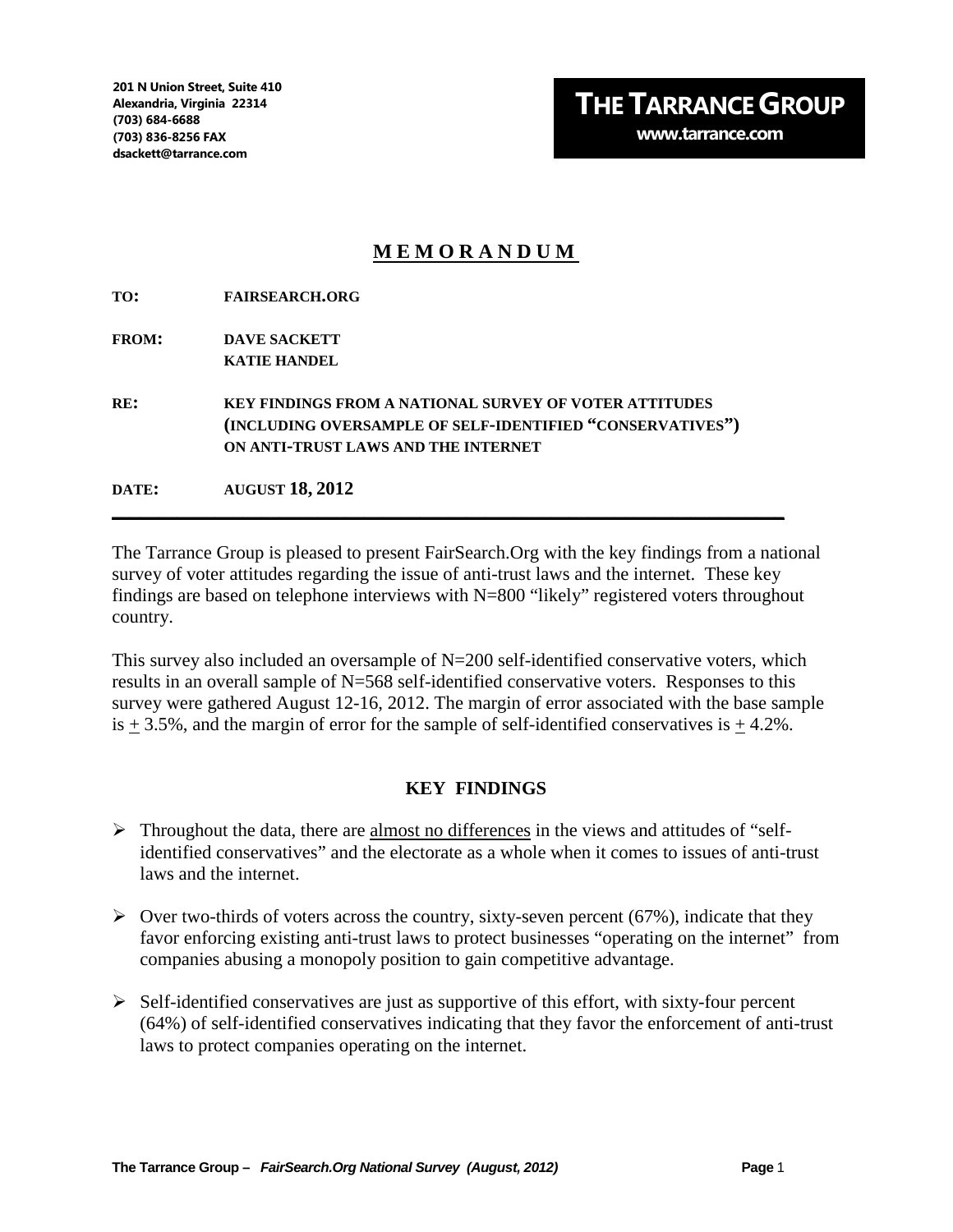- $\triangleright$  Over a third of voters across the country, thirty-six percent (36%), indicate they believe that the government is not acting aggressively enough to allegations that some companies are violating competition and consumer protection laws. Twenty-seven percent (27%) of voters believe that the government is acting at just the right level, and only 17% believe that the government is acting too aggressively. A plurality of self-identified conservatives also believe that the government is not acting aggressively enough.
- $\triangleright$  The "uninformed" view of the electorate regarding Google's monopoly position as a search engine and search advertising marketplace is fairly mixed. Forty-one percent (41%) of voters believe that Google does have a monopoly, while 48% believe that it does not have a monopoly.
- $\triangleright$  The communication of the facts that Google currently controls 79% of the online search market in the U.S. and 90% in Europe, and controls more than 95% of searches performed on mobile phones has a dramatic impact on views on whether Google has a monopoly position.

| <b>ALL VOTERS:</b>            | <b>Unaided</b> | <b>Informed</b> |
|-------------------------------|----------------|-----------------|
| Google does have monopoly     | 41%            | 67%             |
| Google does not have monopoly | 48%            | 20%             |
| Unsure                        | 11%            | 14%             |
| <b>CONSERVATIVES:</b>         | <b>Unaided</b> | <b>Informed</b> |
| Google does have monopoly     | 38%            | 63%             |
| Google does not have monopoly | 50%            | 23%             |
| Unsure                        | 12%            | 13%             |

 $\triangleright$  Voters across the country, as well as conservatives, express significant levels of concern about a number of the current business practices that Google engages in that reduce competition.

| <b>ALL VOTERS:</b>                                                                                                           | Agree | <b>Disagree</b> |
|------------------------------------------------------------------------------------------------------------------------------|-------|-----------------|
| Display of Google's search engine results are manipulated<br>to the advantage of disadvantage of certain sites and companies | 59%   | 25%             |
| Google favors its own products and services when it displays<br>search results                                               | 67%   | 19%             |
| Google changes its search formula to intentionally disadvantage<br>competitors                                               | 54%   | 30%             |